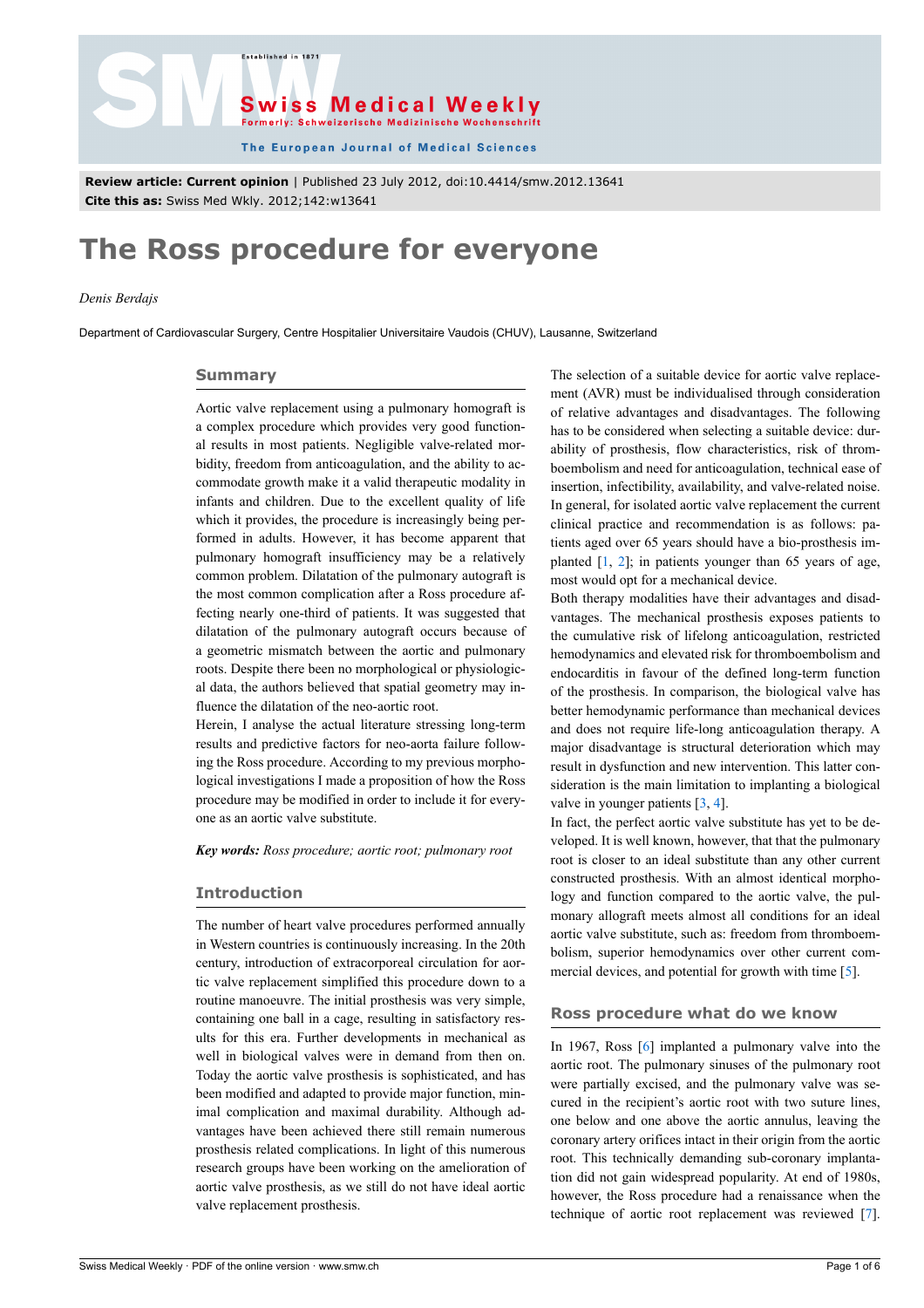In this modality of the Ross procedure, after the aortic root is removed, the pulmonary root is implanted into the aortic position including the re-implantation of coronary arteries into the neo-aortic root. Due to its relative simplicity compared to the sub-coronary implantation and consequent more predictable early outcomes, this technique gained broad acceptance among cardiac surgeons. Nowadays, about 97% of surgeons use this root replacement technique and only 3% use the initial sub-coronary implantation technique.

Ross first reported his results of the sub-coronary implantation technique in 1991 [[8](#page-3-7)]. Follow-up of 339 patients up to 24 years reported 80% survival and 85% freedom from reoperation. A decade after the first report, more recent results of this initial patient cohort included 131 patients with a mean follow-up of 20 years [\[9\]](#page-3-8) where freedom from reoperation was 76 and 62% at 10 and 20 years, respectively. Freedom from autograft replacement was 88 and 75% at 10 and 20 years, respectively. The main indication for reoperation was severe regurgitation of neo-aorta in 28/30 patients. At 25 years, the pulmonary homograft was free of replacement in 69% of patients. Late autograft dysfunction is a well-known phenomenon following the root replacement technique. According to Elkins et al. autograft dys-function in the first six months is a rare phenomenon [[5](#page-3-4)]. At a mid-term follow up of 2.47 years, echocardiographic evaluations of the pulmonary autograft revealed mild aortic insufficiency (graded 1/4) in 39.2 to 53.6% of patients [\[10](#page-3-9)]. A total of 3% of patients had moderate insufficiency early after surgery, increasing to 14.3% at 5 years. Over the long term [\[11\]](#page-3-10), freedom from pulmonary autograft failure was  $86 \pm 2\%$  at 10 years and  $74 \pm 5\%$  at 16 years and was similar for children and young adults. Preoperative predictive factors for late valve dysfunction were female

gender, age, and dilated aortic valve annulus [[11\]](#page-3-10). It appears that the Ross procedure is a good option to treat aortic valve disease in young adults, but less so in children and neonates [[12\]](#page-3-11). This was confirmed in the sole meta-analysis of the Ross procedure where both surgical techniques were compared  $[13]$  $[13]$ , reporting that failure of the autograft was higher in children than in young adults. The pooled linearised rates were 1.15%/y in a consecutive series of children and adults, 0.78%/y in adult patients, and 1.38%/y in a paediatric series [\[13](#page-3-12)].

# **Geometrical anatomy and Ross procedure**

It seems that the key issue around why pulmonary root is not considered as an ideal substitute for aortic valve comes from valve insufficiency due to neo-root dilatation which, after the first decade, may be present in more than one third of patients [\[11\]](#page-3-10). Unfortunately, in the past the pathophysiology of neo-aorta dilatation was not explored in full detail in order to determine all the information necessary which may prevent this pathology and to position the pulmonary root so that it can be a "*for everyone substitute*" for aortic valve replacement.

At this point of our understanding, since the pulmonary valve is a perfect copy of the aortic valve, it is more than obvious that perfection of the surgical procedure may be the final and most ideal solution for most of our patients needing an aortic valve replacement. Some suggestions do exist in the literature which advocate searching for a solution to prevent long-term neo-aorta dilatation in the morphology of the aortic and pulmonary root  $[14, 15]$  $[14, 15]$  $[14, 15]$ . In my personal opinion, we may be on right path to establishing the pulmonary root as an ideal aortic root substitution once



**1/A** Geometric model of the aortic root. The '*AsRsLs*' triangle is positioned in the sinutubular junction. The three edges correspond to the anterior (As), right (Rs) and left (Ls) commissures. The triangle at the aortic root base is marked by the '*AbRbI b*' triangle, where the basal points correspond to the vertical projection of the three commissures into the root base. By interconnecting the points of both triangles, a model of the aortic root is obtained. '*h*r'

corresponds to the height measured in the right sinus; '*h*l' and '*h*n' to the heights obtained in the left and non-coronary sinuses, respectively. '*h*o' is the distance between the '*Ls'* and '*Lb'* respectively. '∆*h'* is calculated as the difference between '*hr*' and '*h*o'. The '*Vs*' height of the '*AsRsLs*' triangle also was calculated. One can observe that the tilt angle between the basal and sinutubular triangles corresponds to the 'α' angle in the triangle, which is defined by '∆*h'* and '*Vs*'. The 'α' angle is calculated according to the rules of a right-angle triangle. The tilt angle of the aortic root is 5.47°

**1/B** Geometric model of the pulmonary root. The '*PsLsRs'* triangle is found at the level of the sinutubular junction and is defined by the posterior (Ps), left (Rs) and right (Rs) commissures. The triangle at the aortic root base is marked by the '*PbLbRb'* triangle, where the basal points correspond to projection of the commissures onto the inter-valvular triangles. By interconnecting the mentioned points, a 3-D model of the pulmonary root is obtained. '*h*l' corresponds to the height measured in the left sinus; '*h*a' and '*h*r' to the heights obtained in the anterior and in the right pulmonary sinuses, respectively. '*h*o' is the distance between '*Rs'* and '*Rb'*. '∆*h*' is calculated as the difference between '*hl*' and '*h*o'. '*Vs*' is the height of the '*PsLsRs*' triangle, which also was calculated. One can observe that the tilt angle between the basal and sinutubular triangles corresponds to the '*β'* angle in the triangle, which is defined by '∆*h'* and '*Vs*'. The '*β*' angle is calculated according to the rules of a right-angle triangle. The tilt angle of the pulmonary root is 16.26°.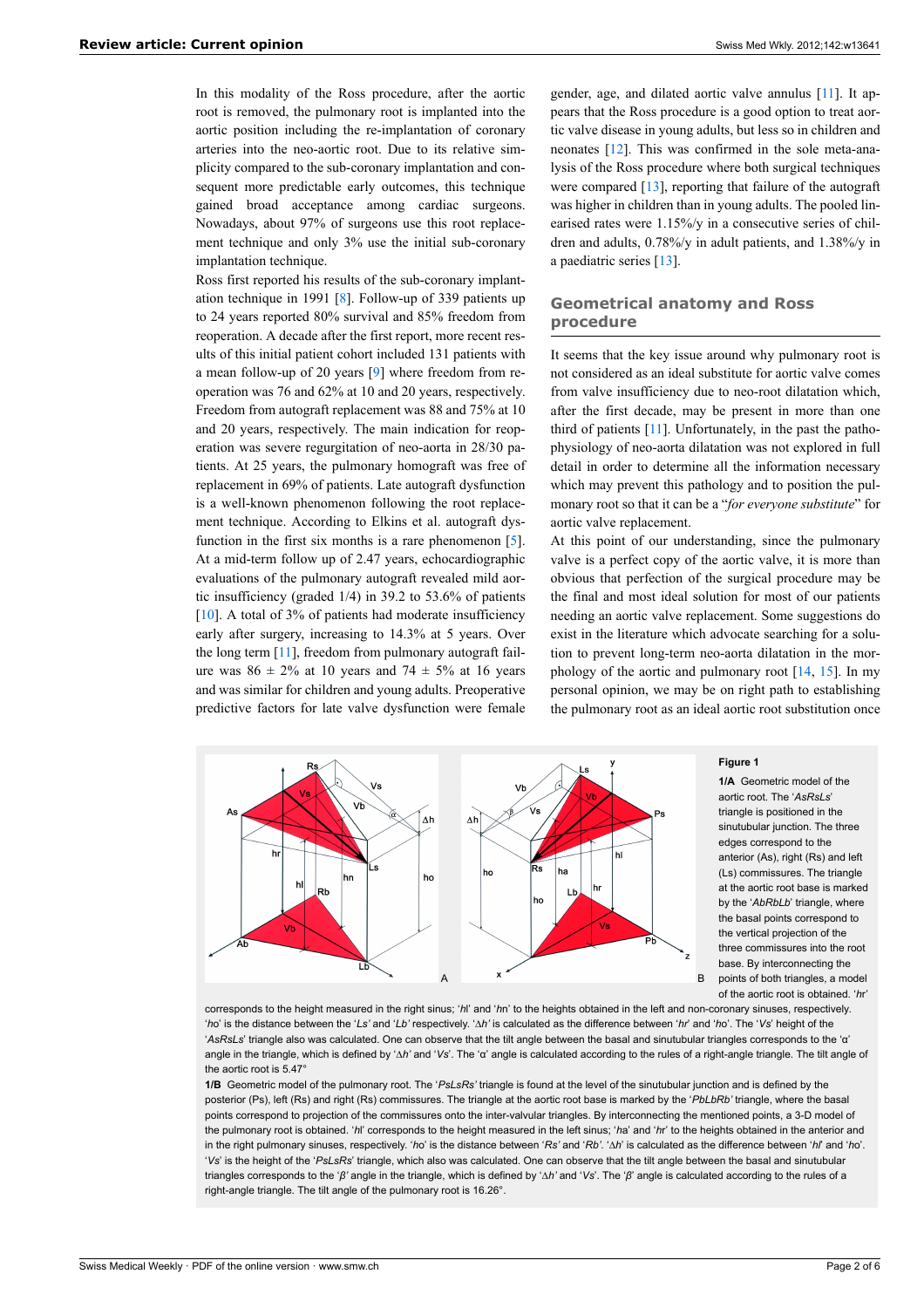we are able to understand the morphological-functional approach in both roots.

The assumption that the geometry and anatomy of aortic root and pulmonary root may play a role in the hemodynamic properties of neo-aorta was first described by David et al. [[14\]](#page-3-13). They postulated that dilatation of the pulmonary autograft is a result of a mismatch between the diameters of the annulus and the sinutubular junction of the aortic and pulmonary roots. Even addressing this discrepancy in diameter, via surgical corrections at the annulus and sinutubular junction, has not prevented late dilatation of the homograft. Despite there being no morphological or physiological data, the authors believed that spatial geometry may influence the dilatation of the neo-aortic root and suggested positioning the left pulmonary sinus into the position of the left coronary sinus as the most functional implantation [\[14](#page-3-13)]. In recent literature, there is no evidence of superior hemodynamic performance of homografts associated with implantation of the left pulmonary sinus into the position of the left coronary sinus. We have to note that the suggested orientation does not follow the natural asymmetry of the aortic and pulmonary roots. I agree with the idea that respecting the natural orientation of both roots may influence the function of the pulmonary root in aortic position in order to avoid long-term complications of the Ross procedure.

Lansac went one step further than David, when he integrated the idea of compliant sinuses as the most important pillar of aortic root hemodynamics in his investigations of the Ross procedure [\[15](#page-3-14)]. The dynamic differences observed between the pulmonary and the aortic roots at the level of the commissures and sinotubular junction were considered



#### **Figure 2**

Superior view of the aortic and pulmonary roots. The sinutubular triangles in the aortic ('*AsRsLs*') and pulmonary roots ('*PsLsRs*') are indicated. The root vectors were positioned parallel to each other in opposite directions. The common frame of reference was positioned with its origin just between the posterior commissure of the pulmonary root and the anterior commissure of the aortic root. The *x-*axis runs toward the left atrium, the *z-*axis toward the right auricle, and the *y-*axis is perpendicular to the '*x-z'* plane. Note that the stretch '*LsPs*' of the pulmonary root and the stretch '*AsRs'* of the aortic root are positioned along the z-axis. Consequently, the directions of the root vectors are opposite, but parallel.

as a probable predicting factor for later dilatation. These might explain global pulmonary root dilatation when subjected to systemic pressure. It is true that one would conclude that these findings of Lansac et al. reinforce the importance of a supra-aortic ridge for proper valve competency and the need for surgical manoeuvres designed to support this area of the autograft.

The authors have suggested implant of the right pulmonary sinus in the position of the right coronary sinus, with the left pulmonary sinus in the position of the non-coronary sinus and the anterior pulmonary sinus in the position of the left coronary sinus [[15\]](#page-3-14). Although these results were suggested to be important in influencing the surgical orientation, there were no hemodynamic measurements performed to test this new implantation mode. Additionally, Lansac's neo-orientation does not correspond to the orientation of natural pulmonary and aortic roots.

# **Suggestion for the Ross procedure; new geometrical orientation of aortic and pulmonary root**

In my previous research, I intensively studied the morphology of the aortic and pulmonary roots. Based on observations, measurements and dissections, I can state that both roots are asymmetric structures and are a mirror image of each other. This is actually not surprising, as one should consider that both roots originate from one common arterial trunk during embryological development and are a result of rotation and septation.

In the normal, healthy aortic root, there are three sinuses: the left coronary sinus (LCS), the right coronary sinus (RCS) and the non-coronary sinus (NCS). The largest is the RCS followed by the NCS and LCS. The difference between the three sinus parameters clearly conveys the asymmetrical shape of the aortic root [[16\]](#page-3-15). Analogue to this in the pulmonary root there are also three sinuses: anterior pulmonary sinus (APS), right pulmonary sinus (RPS) and left pulmonary sinus (LPS). The largest is the LPS followed by RPS and APS [\[19](#page-3-16)].

The natural asymmetry of the three sinuses may be expressed in 3-D space as a model with its own direction and orientation [[16\]](#page-3-15). In the case of the aortic root, the vector runs from the highest point of the right coronary sinus towards the left commissure and consequently, the direction may be described as left-posterior (fig. 1A and B). In the pulmonary root, the root vector also begins in the highest point of the left coronary sinus, but it runs towards the right pulmonary commissure. In contrast to the aortic root, the pulmonary root vector exhibits a right-anterior position. Considering this situation, and positioning both vectors in one common orientation, one can note that the directions of the aortic and pulmonary root vectors are opposite  $[17-19]$  $[17-19]$  $[17-19]$ . Furthermore, positioning the two geometric models into a common x-y-z coordinate system, I observed that the two vectors are parallel to each other and have opposite directions (fig. 2). Translating all these morphological-mathematical findings in the Ross procedure, it is clear that the pulmonary root should be implanted in such a way as to match to the natural geometry of the aortic root.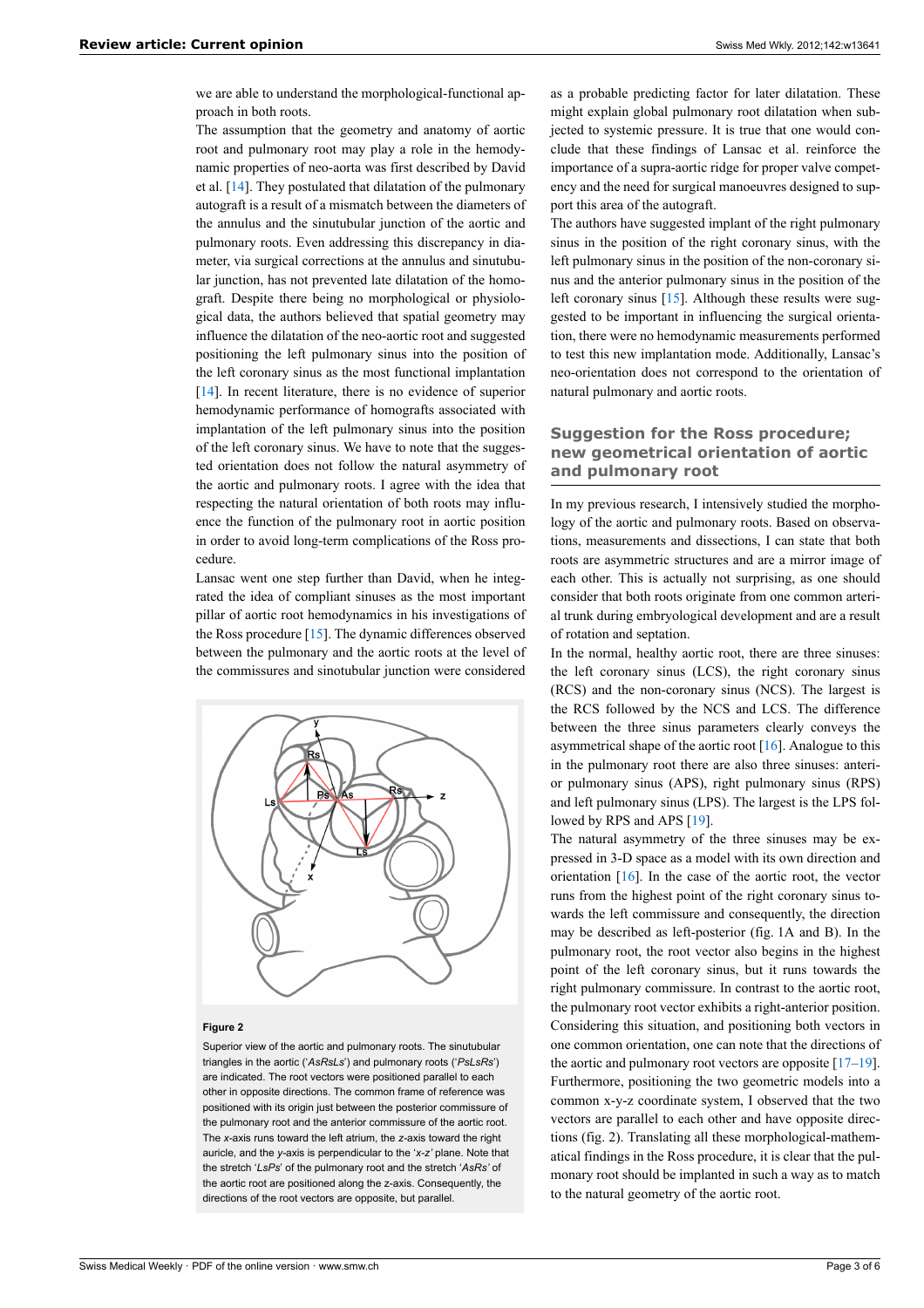<span id="page-3-4"></span><span id="page-3-3"></span><span id="page-3-2"></span>Namely, the largest pulmonary sinus (the left pulmonary sinus) should be in the position of the largest sinus of the aortic root (the right coronary sinus); the anterior pulmonary sinus should be located in the position of the non-coronary sinus; and the smallest sinus of the pulmonary root, that is, the right pulmonary sinus in the position of the smallest sinus of the aortic root, the left coronary sinus. Doing this the larger neo-sinus will be in direct continuation of convexity of the ascending aorta and the smallest sinus would be positioned on concavity of the ascending aorta. This positioning may contribute to synchrony expansion and dilatation of ascending aorta and of neo-aortic root during the cardiac cycle and may be perhaps the first contribution to avoid later dilatation of neo-root at the level of the sinutubular junction.

<span id="page-3-10"></span><span id="page-3-9"></span><span id="page-3-8"></span><span id="page-3-7"></span><span id="page-3-6"></span><span id="page-3-5"></span>As such, this modified Ross procedure would be adapted to the natural geometric and functional conditions ruling in the aortic root and would mean an adjustment feasible for all patient ages with aortic valve disease. Further research is necessary to prove this hypothesis, and it is a long way of experimental and clinical trials.

<span id="page-3-12"></span><span id="page-3-11"></span>**Funding / potential competing interests:** No financial support and no other potential conflict of interest relevant to this article were reported.

<span id="page-3-13"></span>*Correspondence: Denis Berdajs, MD, Department of Cardiovascular Surgery, Centre Hospitalier Universitaire Vaudois (CHUV), Rue du Bugnon 46, CH-1011 Lausanne, Switzerland, [denis.berdajs\[at\]chuv.ch](mailto:denis.berdajs@chuv.ch)*

## <span id="page-3-15"></span><span id="page-3-14"></span><span id="page-3-0"></span>**References**

- <span id="page-3-17"></span>1 Bonow RO, Carabello BA, Kanu C, et al. ACC/AHA 2006 guidelines for the management of patients with valvular heart disease: a report of the American College of Cardiology/American Heart Association Task Force on Practice Guidelines (writing committee to revise the 1998 Guidelines for the Management of Patients With Valvular Heart Disease): Circulation. 2006;114(5):e84–231.
- <span id="page-3-16"></span><span id="page-3-1"></span>2 Akins CW, Buckley MJ, Daggett WM, et al. Risk of reoperative valve replacement for failed mitral and aortic bioprostheses. Ann Thorac Surg. 1998;65:1545.
- 3 Hammermeister K, Sethi GK, Henderson WG, et al. Outcomes 15 years after valve replacement with a mechanical versus a bioprosthetic valve: final report of the Veterans Affairs randomized trial. J Am Coll Cardiol. 2000;36:1152.
- 4 Gallo I, Ruiz B, Duran CM. Clinical experience with the Carpentier-Edwards porcine bioprosthesis: Short-term results (from 2 to 4.5 years). Thorac Cardiovasc Surg. 1983;31:277.
- 5 Elkins RC, Lane MM, McCue C. Pulmonary autograft reoperation: incidence and management. Ann Thorac Surg. 1996;62:450.
- 6 Ross DN. Replacement of aortic and mitral valves with a pulmonary autograft. Lancet. 1967;4:2:956–8.
- 7 Stelzer P, Jones DJ, Elkins RC. Aortic root replacement with pulmonary autograft. Circulation. 1989;80(pt 2):III-209–III-213.
- 8 Ross D, Jackson M, Davies J. Pulmonary autograft aortic valve replacement: long-term results. J Card Surg. 1991;6:529.
- 9 Kouchoukos NT, Masetti P, Nickerson NJ, Castner CF, Shannon WD, Dávila-Román VG. The Ross procedure: long-term clinical and echocardiographic follow-up. Ann Thorac Surg. 2004;78:773–81.
- 10 Takkenberg JJM, Klieverik LMA, Schoof PH, van Suylen RJ, van Herwerden LA, Zondervan PE, et al. The Ross procedure: a systematic review and meta-analysis. Circulation. 2009;119:222–8.
- 11 Elkins RC, Thompson DM, Lane MM, Elkins CC, Peyton MD. Ross operation: 16-year experience. J Thorac Cardiovasc Surg. 2008;136:623–30.
- 12 David TE, Omran A, Ivanov J, et al. Dilation of the pulmonary autograft after the Ross procedure. J Thorac Cardiovasc Surg. 2000;119:210.
- 13 Pasquali SK, Cohen MS, Shera D, Wernovsky G, Spray TL, Marino BS. The relationship between neo-aortic root dilation, insufficiency, and reintervention following the Ross procedure in infants, children, and young adults. J Am Coll Cardiol. 2007;49:1806–12.
- 14 David TE, Omran A, Webb G, Rakowski H, Armstrong S, Sun Z. Geometrical mismatch of the aortic and pulmonary roots causes aortic insufficiency after the Ross procedure. J Thorac Cardiovascular Surg. 1996;112:1231–9.
- 15 Lansac E, Lim HS, Shomura Y, et al. Aortic and pulmonary root: are their dynamics similar? Eur J Cardiothorac Surg. 2002;21:268–75.
- 16 Berdajs D, Turina MI; Operative Anatomy of the Heart Springer Verlag 2011; p 246–251, p; 359–362.
- 17 Berdajs D, Zünd G, Schurr U, Camenisch C, Turina MI, Genoni M. Geometric models of the aortic and pulmonary roots: suggestions for the Ross procedure. Eur J Cardiothorac Surg. 2007;31(1):31–5. Epub 2006 Nov 28.
- 18 Berdajs D, Patonay D, Zünd G, Turina MI. Geometrical model of the pulmonary root. J Heart Valve Disease. 2005;14(2):257–60.
- 19 Berdajs D, Patonay L, Turina M. Clinical anatomy of the aortic root: Cardiovasc Surg. 2002;10(4):320–7.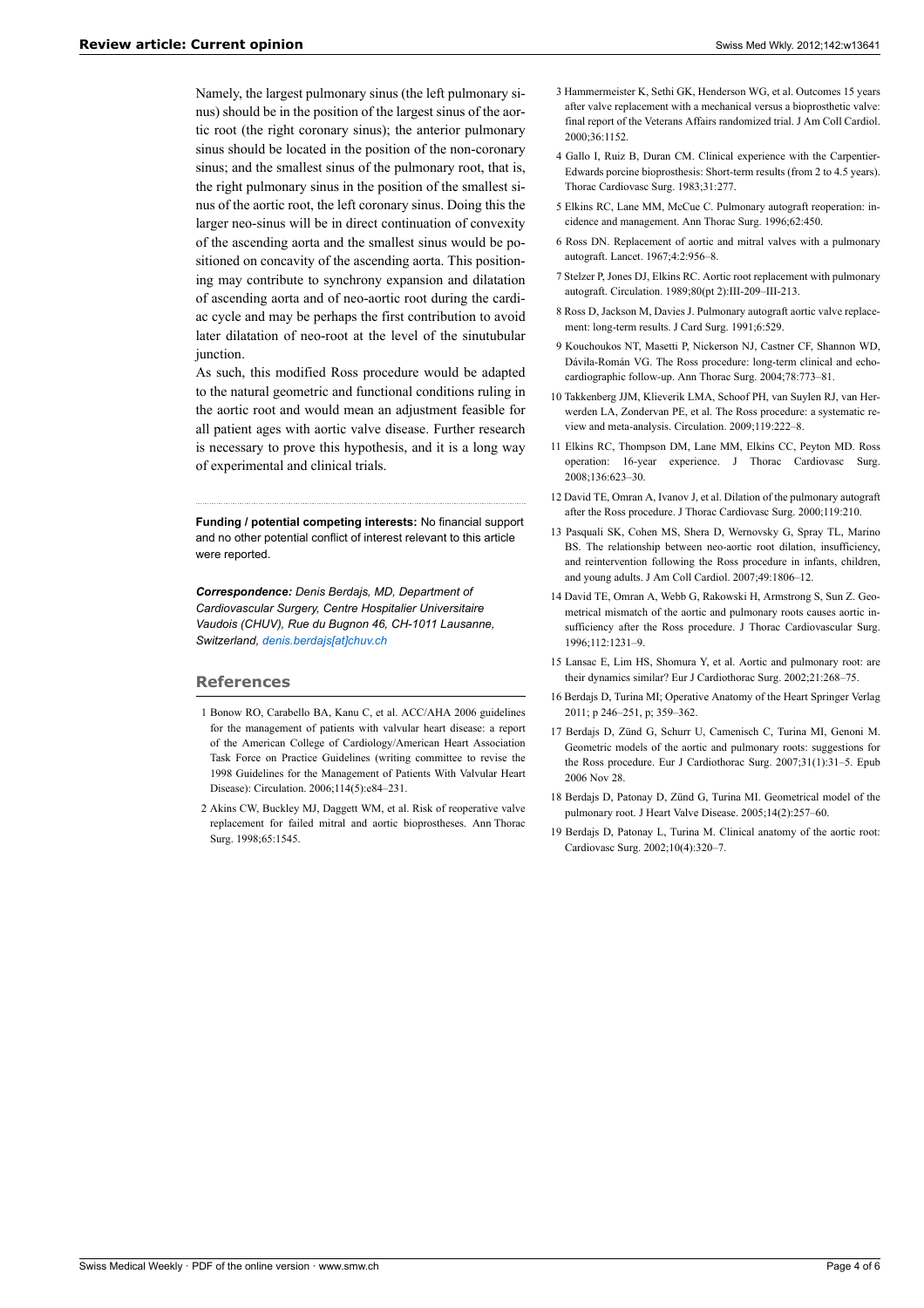# **Figures (large format)**



#### **Figure 1**

1/A Geometric model of the aortic root. The '*AsRsLs*' triangle is positioned in the sinutubular junction. The three edges correspond to the anterior (As), right (Rs) and left (Ls) commissures. The triangle at the aortic root base is marked by the '*AbRbLb*' triangle, where the basal points correspond to the vertical projection of the three commissures into the root base. By interconnecting the points of both triangles, a model of the aortic root is obtained. '*h*r' corresponds to the height measured in the right sinus; '*h*l' and '*h*n' to the heights obtained in the left and non-coronary sinuses, respectively. '*h*o' is the distance between the '*Ls'* and '*Lb'* respectively. '∆*h'* is calculated as the difference between '*hr*' and '*h*o'. The '*Vs*' height of the '*AsRsLs*' triangle also was calculated. One can observe that the tilt angle between the basal and sinutubular triangles corresponds to the 'α' angle in the triangle, which is defined by '∆*h'* and '*Vs*'. The 'α' angle is calculated according to the rules of a right-angle triangle. The tilt angle of the aortic root is 5.47°

1/B Geometric model of the pulmonary root. The '*PsLsRs'* triangle is found at the level of the sinutubular junction and is defined by the posterior (Ps), left (Rs) and right (Rs) commissures. The triangle at the aortic root base is marked by the '*PbLbRb'* triangle, where the basal points correspond to projection of the commissures onto the inter-valvular triangles. By interconnecting the mentioned points, a 3-D model of the pulmonary root is obtained. '*h*l' corresponds to the height measured in the left sinus; '*h*a' and '*h*r' to the heights obtained in the anterior and in the right pulmonary sinuses, respectively. '*h*o' is the distance between '*Rs'* and '*Rb'*. '∆*h*' is calculated as the difference between '*hl*' and '*h*o'. '*Vs*' is the height of the '*PsLsRs*' triangle, which also was calculated. One can observe that the tilt angle between the basal and sinutubular triangles corresponds to the '*β'* angle in the triangle, which is defined by '∆*h'* and '*Vs*'. The '*β*' angle is calculated according to the rules of a right-angle triangle. The tilt angle of the pulmonary root is 16.26°.